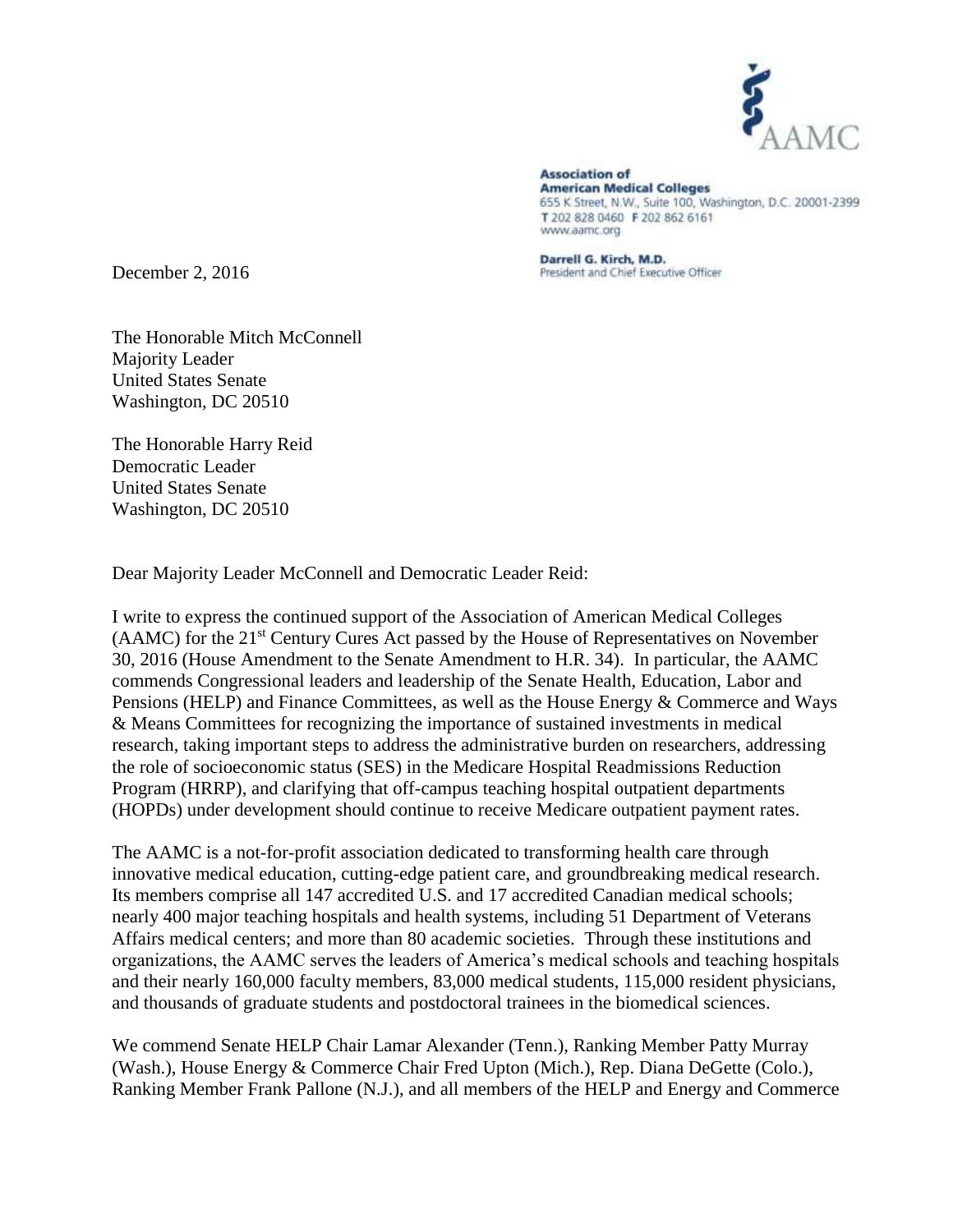Committees, for their landmark effort through the  $21<sup>st</sup>$  Century Cures Act to enhance the process for getting safe treatments, devices, and cures to patients, and to support the critical role of the National Institutes of Health (NIH) and NIH-supported researchers in that process. We praise the bipartisan approach to crafting Division A and the concerted effort throughout the process to better understand the challenges that the patient and research communities face in seeking improved health for all.

As the nation's premier hubs of medical discovery and innovation, medical schools and teaching hospitals welcome the legislation's recognition of medical research funding as a top national priority through the Innovation Account, which will enable appropriators to enhance the budgets of the NIH and Food and Drug Administration (FDA) over several years (Sec. 1001 and Sec. 1002). These dedicated resources will offer added funding stability to specific, multi-year initiatives at the agencies, including the Precision Medicine Initiative, the Cancer Moonshot, and the Brain Research through Advancing Innovative Neurotechnologies (BRAIN) Initiative.

Coupled with timely enactment of the annual spending bills, this targeted funding will be an important supplement to the yearly NIH base budget increases that are essential to advance the full spectrum of research to study all diseases. We are grateful that the bill reauthorizes NIH with continued, steady budget growth (Sec. 2001). To maximize the potential of medical research, the scientific community has supported a budget trajectory that keeps pace with and enables additional growth above inflation, and we will work with lawmakers toward that goal. We also urge Congress to pass before January a full fiscal year (FY) 2017 NIH appropriation of \$34.1 billion, as approved by the Senate Appropriations Committee, and avoid the delays and inefficiencies that further continuing resolutions would impose on life-saving research. The commitment to ensure that the NIH Innovation Account augments, rather than supplants, the base NIH appropriation in FY 2017 and beyond is consistent with the intent of the original legislation and subsequent iterations, and is especially important since funding in the Innovation Account is half of the level originally approved in H.R. 6. We also strongly urge lawmakers to include the FY 2017 funding provided through this bill in any spending package enacted in December to allow its immediate use.

The AAMC applauds the bill's provisions to address some of the administrative burdens that detract from time and resources that could be invested in medical research. In particular, the AAMC is strongly supportive of Sec. 2034, which would implement many of the recommendations of the National Academies of Sciences, Engineering, and Medicine report *Optimizing the Nation's Investment in Academic Research: A New Regulatory Framework for the 21st Century: Part 1.* For example, the AAMC is pleased that the bill would establish a Research Policy Board as the Academies recommended but broadened the membership to include individuals with relevant expertise as urged by AAMC. We also strongly support the provisions that would reduce obligations related to monitoring subrecipients of NIH grants, require a review of various regulations concerning conflicts of interest and for research with laboratory animals to streamline and harmonize these requirements, and require a review of requirements on the reporting of financial expenditures.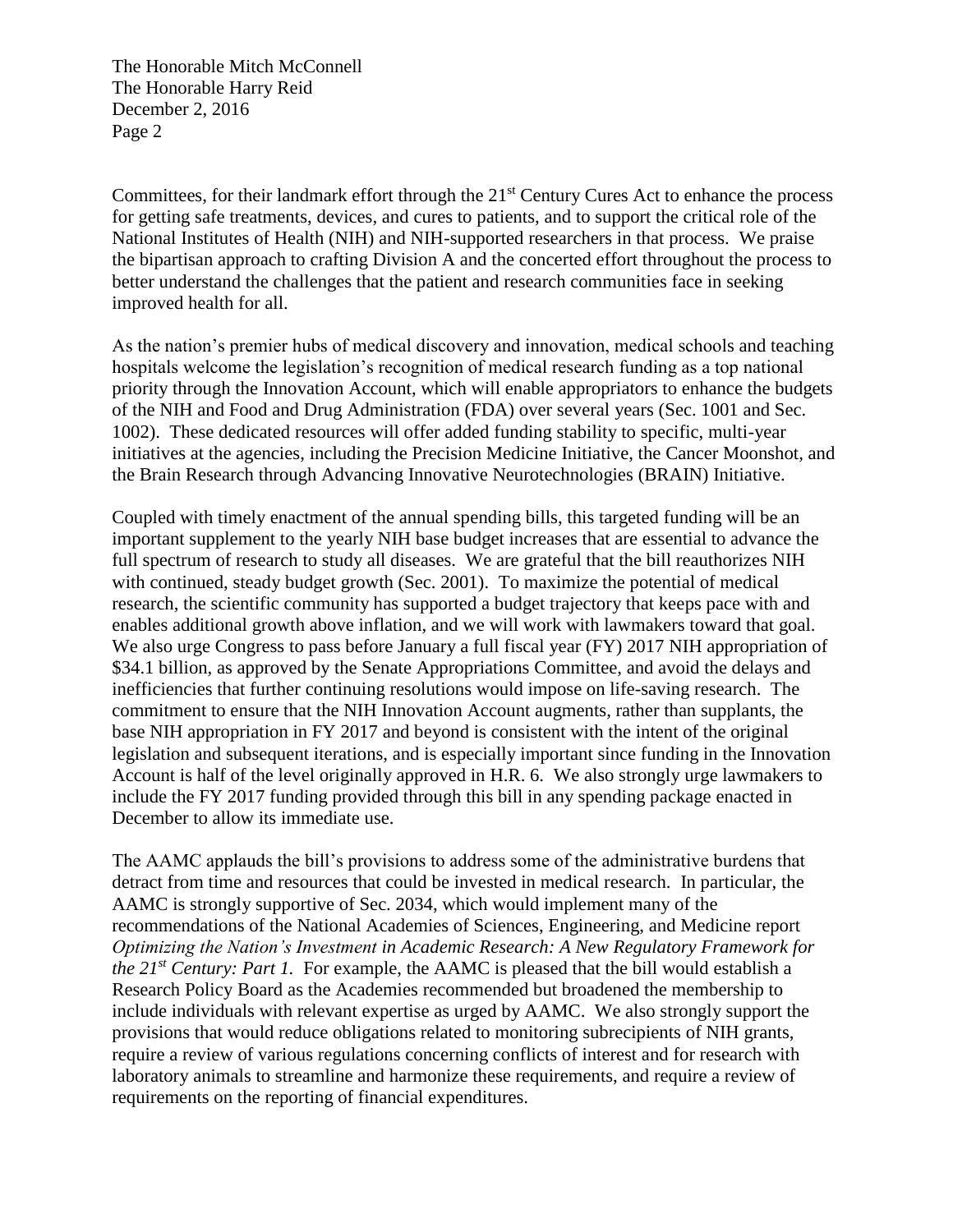This thoughtful approach to mitigating the burden of excessive or outdated federal policies will help researchers maximize their efforts toward the pursuit of cures while maintaining the highest level of integrity and transparency in their work. Similarly, we appreciate Sec. 3023, which requires the Secretary of Health and Human Services to harmonize differences in human subject regulations at federal agencies, and Sec. 3024, which allows the FDA the same flexibility as NIH and HHS in informed consent requirements for clinical trials with minimal risk.

Additionally, we praise the bill's authors for their efforts to strengthen mechanisms at NIH to assemble better data to address health disparities, improve utilization of diverse study populations, and enhance collaboration and coordination across NIH-funded clinical research projects (Sec. 2038). These provisions will greatly enrich the quality of research and better inform efforts to promote health equity. The AAMC also welcomes the bill's attention to the next generation of researchers (Sec. 2021), by reinforcing the directions that NIH and the research and research training communities have been taking to support early-career investigators. We support NIH efforts to coordinate policies and programs focused on promoting opportunities for new researchers and earlier career independence, and we support efforts around career development of trainees.

We appreciate the authors' interest in regenerative medicine, as stem cell therapies hold great promise. The bill requires regenerative medicine products to complete Phase 3 clinical trials with the opportunity for accelerated FDA approval, which would allow such therapies to advance on the basis of surrogate endpoints. In this burgeoning field of medicine, the AAMC strongly supports managing such therapies through the FDA regulatory process to ensure demonstration of safety and effectiveness before resulting therapies are used widely by patients.

With respect to the hospital and health care provisions in Division C of the package, the AAMC thanks Senate Finance Committee Chair Orrin Hatch (Utah), Ranking Member Ron Wyden (Ore.), House Ways & Means Committee Chair Kevin Brady (Texas), Health Subcommittee Chair Pat Tiberi (Ohio), Ranking Member Sander Levin (Mich.), Health Subcommittee Ranking Member Jim McDermott (Wash.), and members of both committees for their ongoing support and inclusion of the bipartisan "Helping Hospitals Improve Patient Care Act of 2016" (H.R. 5273). The AAMC strongly supports several provisions included in Division C, including language that incorporates SES into the HRRP and exempts off-campus HOPDs that either attested that the regulatory requirements were met prior to December 2, 2015 or were "midbuild" upon passage of the Bipartisan Budget Act of 2015 (BBA '15) from so-called "siteneutral" payment policies.

The AAMC strongly supports Sec. 15002 as a first step towards inclusion of SES factors into hospital quality programs. The section is based on the "Establishing Beneficiary Equity in the Hospital Readmission Program Act of 2015" (S.688/H.R. 1343), bipartisan, bicameral legislation introduced by Sens. Rob Portman (Ohio) and Joe Manchin (W.Va.), and Reps. Jim Renacci (Ohio) and Eliot Engel (N.Y.). AAMC-member teaching hospitals work hard to prevent every potentially avoidable readmission. However, the causes of hospital readmissions are complex.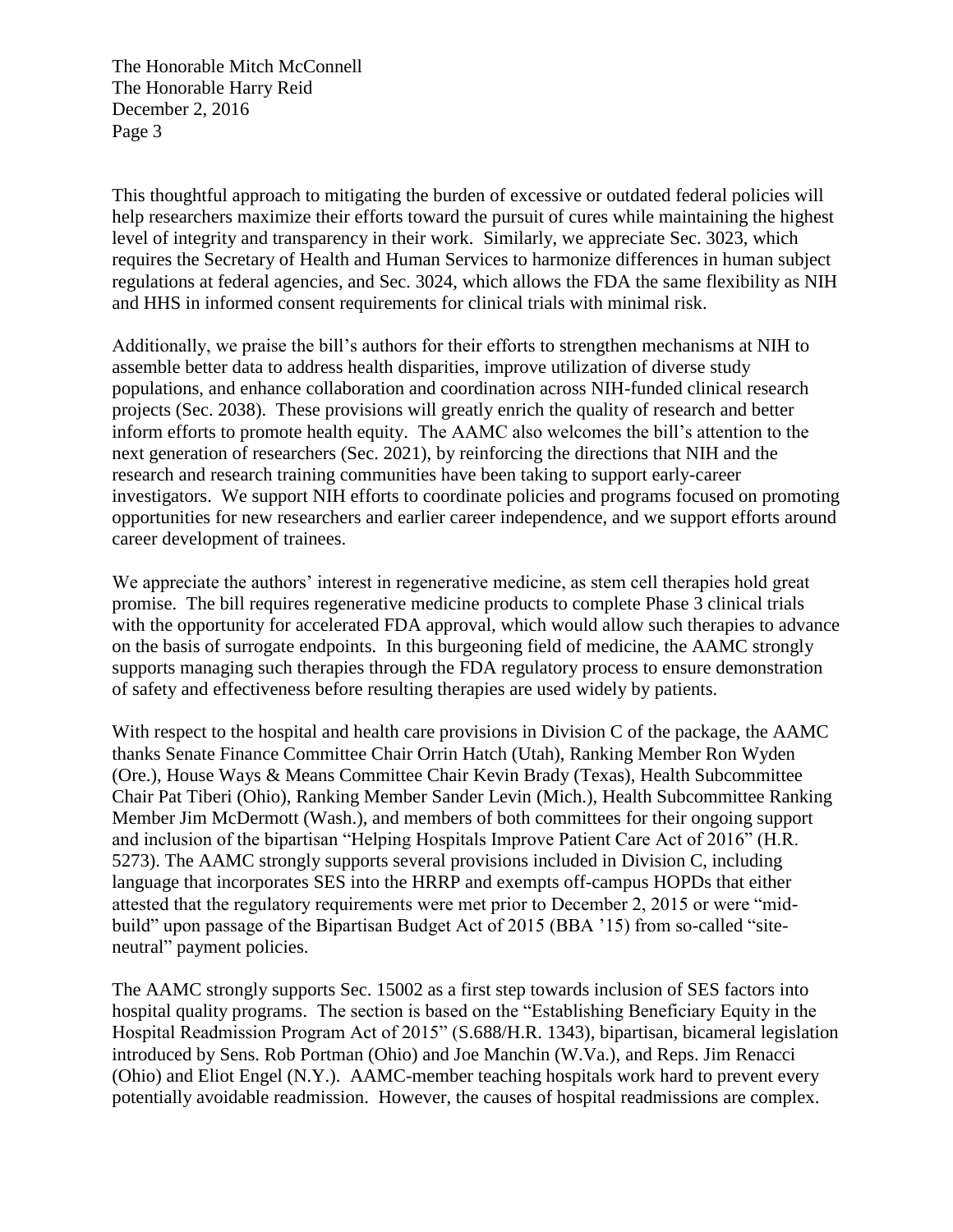Those that are related to poor quality or poor care coordination should be the targets of continual vigilance. Other admissions, however, are the result of patient-level or community-level factors that make it harder for patients to thrive upon release from the hospital. Failure to adjust for these factors particularly affects major teaching hospitals, whose missions include caring for the underserved in their communities. The SES provision in the hospital package represents an important effort toward minimizing the likelihood that teaching hospitals are unfairly penalized for factors outside their direct control.

We also strongly support Sec. 16001 which would exempt off-campus HOPDs that were underdevelopment upon passage of the BBA '15 from so-called "site-neutral" payment policies. The AAMC is extremely concerned about the impact of reductions in HOPD reimbursement as this will lead to a reduction of services that affect vulnerable patient populations, especially those with complex medical problems, and may limit the ability to fully train the next generation of health professionals in these outpatient settings. Major teaching hospital HOPDs care for more challenging patient populations and are frequently the sole sources of care for low-income and otherwise underserved populations of Medicare beneficiaries, accepting patients who otherwise face difficulty being seen in physician offices.

While the AAMC appreciates the mid-build exemption, we were disappointed that bipartisan, bicameral flexibility championed by Sens. Portman and Charles Schumer (N.Y.) and Reps. Devin Nunes (Calif.) and Joe Crowley (N.Y.) that would allow for relocation of grandfathered off-campus HOPDs was not included in the compromise legislation. Off-campus HOPDs tailor the services they provide in response to the needs of their communities, and payment cuts due to relocation will directly impact these communities. Additionally, rapid advances in technology and treatments demand that HOPDs adapt and change to offer state of the art services to patients. These changes sometimes necessitate expansion of existing buildings or even relocation to new sites. We strongly believe that exempted HOPDs should not lose their ability to bill under the OPPS if they choose to relocate in response to changes in clinical care and the needs of their patients. We look forward to working with the 115<sup>th</sup> Congress to address these concerns.

Similarly, though the bill includes some welcome language with respect to the unintended barriers that privacy regulations impose on research, we are disappointed that the updated package does not directly address these challenges. For example, the impediments to research arising from the HIPAA Privacy Rule have been well-documented by the Institute of Medicine and others. The protection of the privacy and well-being of research subjects should be adequately addressed through overarching regulations such as the Common Rule, and the inclusion of research data as protected health information has necessitated authorizations under the Privacy Rule separate and apart from the informed consent required elsewhere, a duplicative and confusing process for researchers and research subjects. Rather than appointing a new working group (Sec. 2063) to repeat a long-studied conclusion, the provision in H.R. 6 to treat research as health care operations under the Privacy Rule would have helped remove obstacles to research without jeopardizing or disadvantaging patients or research subjects.